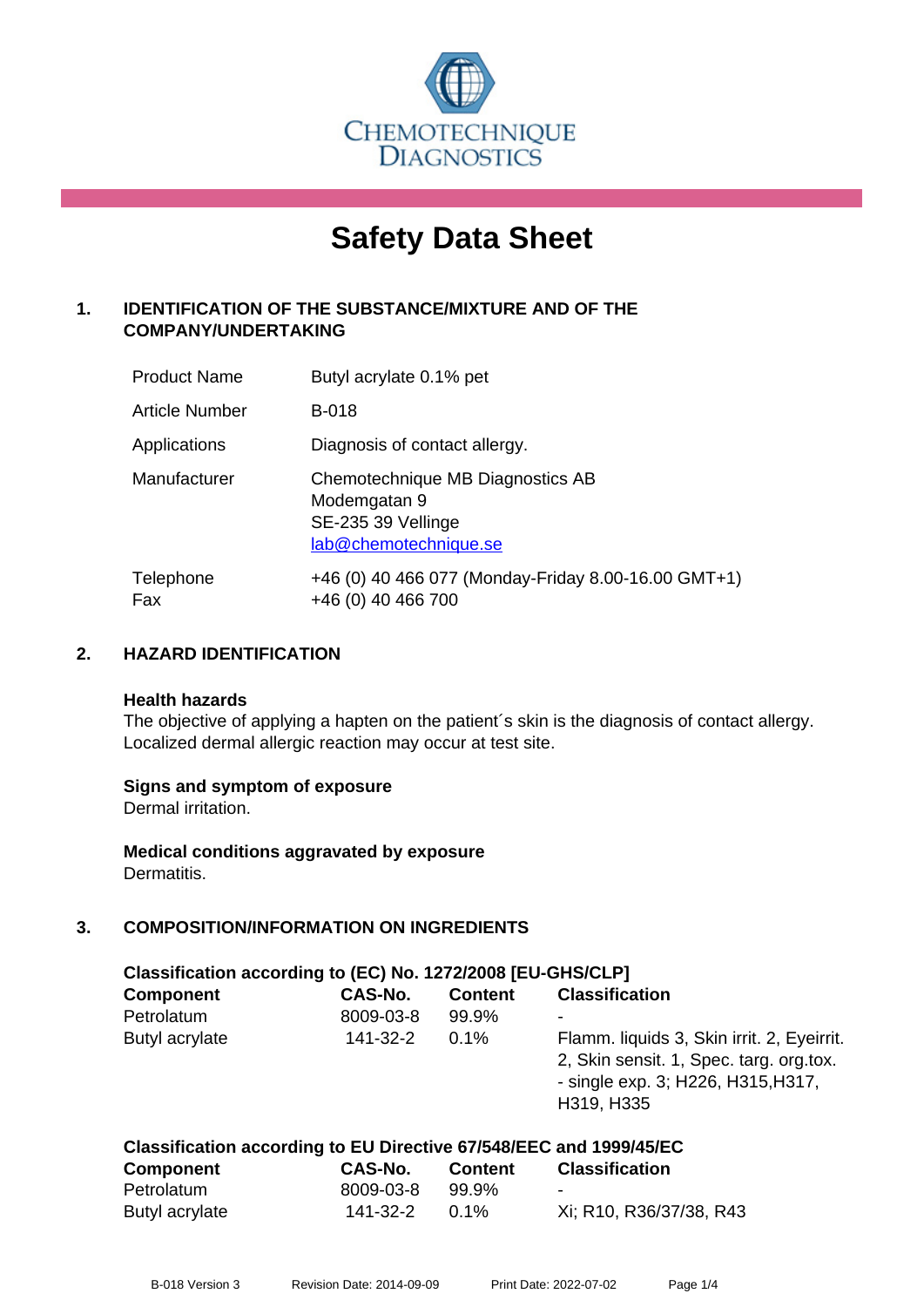#### **4. FIRST AID MEASURES**

**Emergency and first aid procedures**

Obtain medical attention.

#### **5. FIRE-FIGHTING MEASURES\***

#### **Suitable extinguish media**

CO2, powder or water spray. Fight larger fires with water spray or alcohol resistant foam.

# **For safety reasons unsuitable extinguishing agents**

Water with full jet.

# **Special protective equipment for fire-fighters** Wear self-contained respiratory protective device. Wear fully protective suit.

\*Data is shown for petrolatum only

#### **6. ACCIDENTAL RELEASES MEASURES**

**Steps to be taken if material is released or spilled** Contain and place in a closed container.

# **7. HANDLING AND STORAGE**

**Precautions to be taken in handling and storage** Store dark at 5-8°C. Avoid extended exposure to light. FOR EXTERNAL USE ONLY.

# **8. EXPOSURE CONTROLS/PERSONAL PROTECTION**

**Respiratory protection** Not required.

**Ventilation** Local exhaust.

**Protective gloves** Disposal gloves.

# **Eye protection**

Not required with normal use.

#### **Work/Hygienic practices**

Wash hands after each use.

#### **9. PHYSICAL AND CHEMICAL PROPERTIES**

Odour **Odourless** 

Appearance Ivory White Semi-solid

Melting point\* 50-55° C

Boiling point\* No data available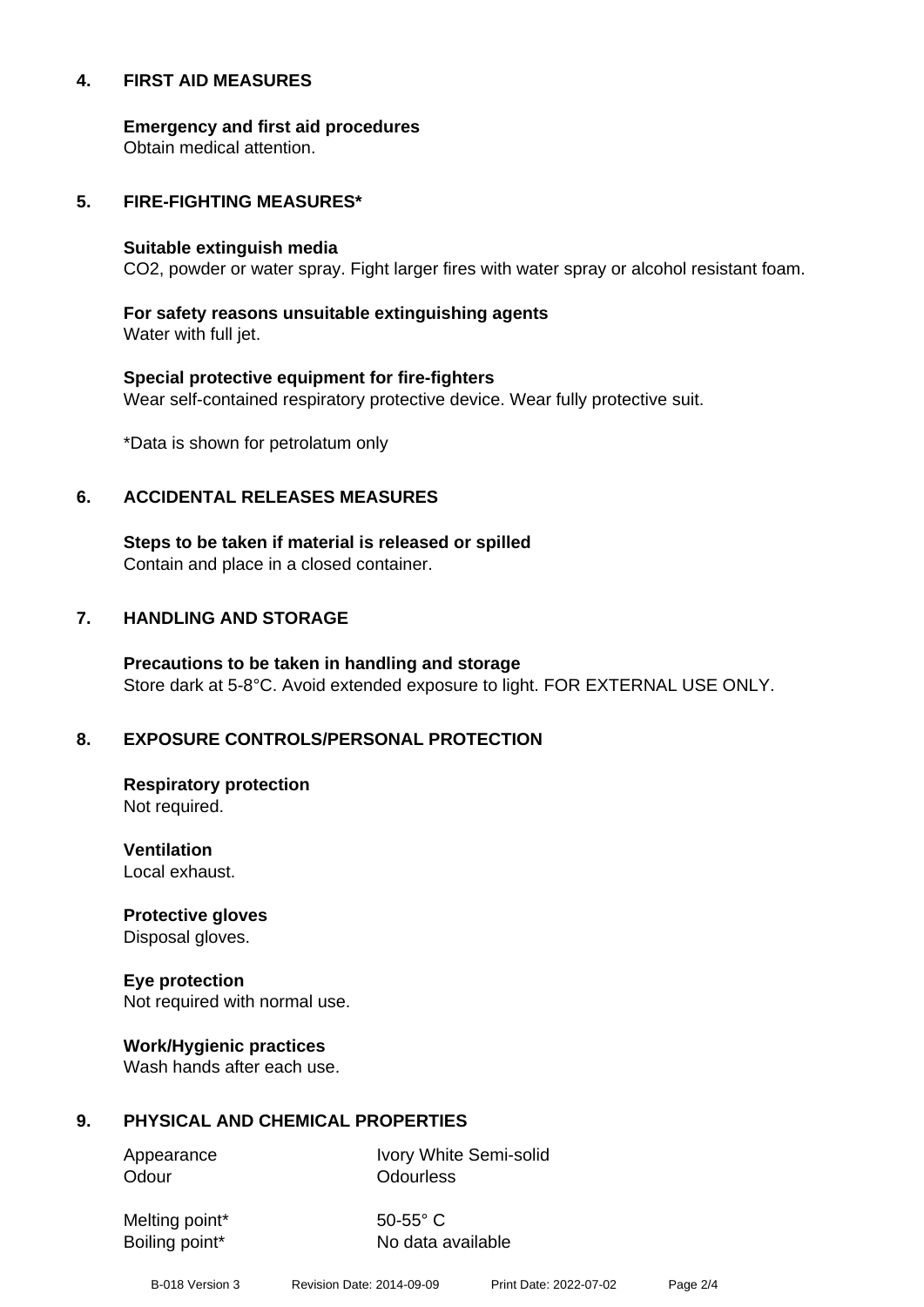Flash point\*  $>100^{\circ}$ C Density\* No data available. Solubility in/Miscibility with Water\*

Self ignition\* Product does not self ignite. Danger of explosion\* Product does not present an explosion hazard. Insoluble

\*Data is shown for petrolatum only

# **10. STABILITY AND REACTIVITY**

#### **Incompability**

May react with strong oxidizing agents.

#### **Stability**

Stable at recommended storage conditions.

#### **Hazardous byproducts**

Combustion may generate CO, CO2 and other oxides.

#### **Hazardous polymerization**

Will not occur.

# **11. TOXICOLOGICAL INFORMATION**

No data available.

#### **12. ECOLOGICAL INFORMATION**

No data available.

#### **13. DISPOSAL CONSIDERATIONS**

#### **Waste disposal method**

Comply with federal, state/provincial and local regulation.

#### **14. TRANSPORT INFORMATION**

Not dangerous goods.

#### **15. REGULATORY INFORMATION**

The classification is according to the latest editions of the EU lists, and extended by company and literature data.

#### **16. OTHER INFORMATION**

#### **Text of H-statements and R-phrases mentioned in Section 3**

| Flamm. liquids 3 |                           | Flammable liquids (Category 3) |          |
|------------------|---------------------------|--------------------------------|----------|
| Skin irrit. 2    |                           | Skin irritation (Category 2)   |          |
| Eye irrit. 2     |                           | Eye irritation (Category 2)    |          |
| B-018 Version 3  | Revision Date: 2014-09-09 | Print Date: 2022-07-02         | Page 3/4 |